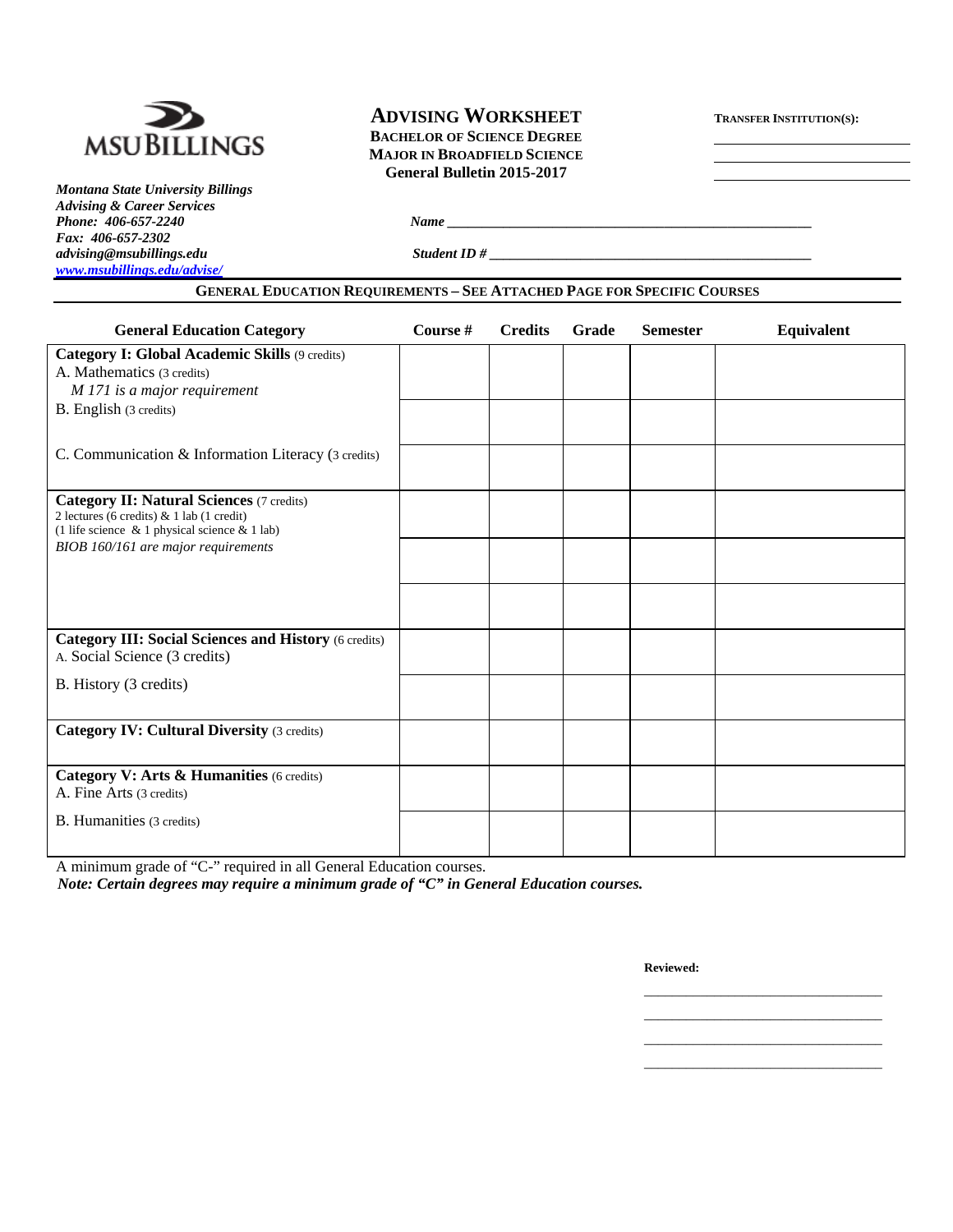# **GENERAL EDUCATION REQUIREMENTS**

| <b>CATEGORY I: GLOBAL ACADEMIC SKILLS</b><br>9 credits         |      |                                                               |   |  |  |  |
|----------------------------------------------------------------|------|---------------------------------------------------------------|---|--|--|--|
|                                                                |      |                                                               |   |  |  |  |
| Students are required to take one course from each subcategory |      |                                                               |   |  |  |  |
|                                                                |      | <b>Subcategory A - Mathematics</b><br>3 credits               |   |  |  |  |
| М                                                              | 105  | <b>Contemporary Mathematics</b>                               | 3 |  |  |  |
| М                                                              | 114  | <b>Extended Technical Mathematics</b>                         | 3 |  |  |  |
| М                                                              | 121  | College Algebra                                               | 3 |  |  |  |
| М                                                              | 122  | College Trigonometry                                          | 3 |  |  |  |
| М                                                              | 131  | Mathematics for Elementary Teachers II                        | 3 |  |  |  |
| М                                                              | 143  | <b>Finite Mathematics</b>                                     | 4 |  |  |  |
| М                                                              | 161  | <b>Survey of Calculus</b>                                     | 3 |  |  |  |
| М                                                              | 171  | Calculus I                                                    | 4 |  |  |  |
| <b>STAT</b>                                                    | 141  | <b>Introduction to Statistical Concepts</b>                   | 3 |  |  |  |
| <b>STAT</b>                                                    | 216  | Introduction to Statistics                                    | 4 |  |  |  |
|                                                                |      | 3 credits<br>Subcategory B - English                          |   |  |  |  |
| WRIT                                                           | 101  | College Writing I                                             | 3 |  |  |  |
| WRIT                                                           | 121  | Introduction to Technical Writing                             | 3 |  |  |  |
| WRIT                                                           | 122. | <b>Introduction to Business Writing</b>                       | 3 |  |  |  |
| WRIT                                                           | 201  | College Writing II                                            | 3 |  |  |  |
| WRIT                                                           | 220  | Business & Professional Writing                               | 3 |  |  |  |
| WRIT                                                           | 221  | Intermediate Technical Writing                                | 3 |  |  |  |
|                                                                |      | Subcategory C- Communication & Information Literacy 3 credits |   |  |  |  |
| <b>COMX</b>                                                    | 111  | Introduction to Public Speaking                               | 3 |  |  |  |
| <b>COMX</b>                                                    | 115  | Introduction to Interpersonal Communication 3                 |   |  |  |  |
| LSCI.                                                          | 125  | Research in the Information Age                               | 3 |  |  |  |
| <b>BMIS</b>                                                    | 150  | Computer Literacy                                             | 3 |  |  |  |

### **CATEGORY II: NATURAL SCIENCES 6 cr. lecture & 1 cr. lab**

*Students are required to take one course from each subcategory and at least one corresponding lab or Integrated Sciences* 

|                            |     | <b>Subcategory A - Life Sciences</b>        | 3-4 credits  |
|----------------------------|-----|---------------------------------------------|--------------|
| <b>BIOB</b>                | 101 | Discover Biology                            | 3            |
| <b>BIOB</b>                | 102 | Discover Biology Lab                        | 1            |
| <b>BIOB</b>                | 160 | Principles of Living Systems                | 3            |
| <b>BIOB</b>                | 161 | Principles of Living Systems Lab            | 1            |
|                            |     | <b>Subcategory B – Physical Sciences</b>    | 3-4 credits  |
| ASTR                       | 110 | Introduction to Astronomy                   | 3            |
| ASTR                       | 111 | Introduction to Astronomy Lab               | 1            |
| <b>CHMY</b>                | 121 | Introduction to General Chemistry           | 3            |
| <b>CHMY</b>                | 122 | Introduction to General Chemistry Lab       | 1            |
| <b>CHMY</b>                | 141 | College Chemistry I                         | 3            |
| <b>CHMY</b>                | 142 | College Chemistry Laboratory I              | $\mathbf{1}$ |
| GEO                        | 101 | <b>Introduction to Physical Geology</b>     | 3            |
| GEO                        | 102 | Introduction to Physical Geology Laboratory | $\mathbf{1}$ |
| <b>GPHY</b>                | 111 | Introduction to Physical Geography          | 3            |
| <b>GPHY</b>                | 112 | Introduction to Physical Geography Lab      | 1            |
| PHSX                       | 103 | Our Physical World                          | 3            |
| PHSX                       | 104 | Our Physical World Lab                      | 1            |
| PHSX                       | 205 | College Physics I                           | 3            |
| PHSX                       | 206 | College Physics I Lab                       | $\mathbf{1}$ |
| PHSX                       | 105 | <b>Fundamentals of Physical Science</b>     | 3            |
| PHSX                       | 106 | Fundamentals of Physical Science Lab        | 1            |
| <b>Integrated Sciences</b> |     |                                             |              |
|                            |     | SCIN 101, 102, 103, 104 Integrated Sciences | 3, 1, 3, 1   |

**CATEGORY III: SOCIAL SCIENCES AND HISTORY 6 credits** 

| Students are required to take one course from each subcategory |     |                                        |           |  |  |
|----------------------------------------------------------------|-----|----------------------------------------|-----------|--|--|
|                                                                |     | <b>Subcategory A – Social Sciences</b> | 3 credits |  |  |
| <b>ANTY</b>                                                    | 217 | Physical Anthropology & Archeology     | 3         |  |  |
| <b>BGEN</b>                                                    | 105 | <b>Introduction to Business</b>        | 3         |  |  |
| <b>COMX</b>                                                    | 106 | Communicating in a Dynamic Workplace   | 3         |  |  |
| <b>ECNS</b>                                                    | 201 | Principles of Microeconomics           | 3         |  |  |
| <b>ECNS</b>                                                    | 202 | Principles of Macroeconomics           | 3         |  |  |
| EDU                                                            | 105 | <b>Education and Democracy</b>         | 3         |  |  |
| <b>GPHY</b>                                                    | 141 | Geography of World Regions             | 3         |  |  |
| HTH                                                            | 110 | Personal Health and Wellness           | 3         |  |  |
| <b>PSCI</b>                                                    | 220 | Introduction to Comparative Government | 3         |  |  |
| <b>PSCI</b>                                                    | 210 | Introduction to American Government    | 3         |  |  |
| <b>PSYX</b>                                                    | 100 | Introduction to Psychology             | 3         |  |  |
| <b>PSYX</b>                                                    | 231 | Human Relations                        | 3         |  |  |
| <b>SOCI</b>                                                    | 101 | Introduction to Sociology              | 3         |  |  |
| SOCI                                                           | 201 | Social Problems                        | 3         |  |  |

| <b>Subcategory B - History</b> |     |                                         | 3 credits     |
|--------------------------------|-----|-----------------------------------------|---------------|
| <b>HSTA</b>                    | 101 | American History I                      | 3             |
| <b>HSTA</b>                    | 102 | American History II                     | 3             |
| <b>HSTR</b>                    | 101 | <b>Western Civilization I</b>           | $\mathcal{R}$ |
| <b>HSTR</b>                    | 102 | <b>Western Civilization II</b>          | 3             |
| <b>HSTR</b>                    | 103 | Honors Western Civilization I           | 3             |
| <b>HSTR</b>                    | 104 | Honors Western Civilization II          | 3             |
| <b>PSCI</b>                    | 230 | Introduction to International Relations | 3             |

|             | <b>CATEGORY IV: CULTURAL DIVERSITY</b><br>3 credits |                                             |   |  |  |  |
|-------------|-----------------------------------------------------|---------------------------------------------|---|--|--|--|
| <b>ANTY</b> | 220                                                 | Culture and Society                         | 3 |  |  |  |
| <b>ARTH</b> | 160                                                 | Global Visual Culture                       | 3 |  |  |  |
| <b>COMX</b> | 212                                                 | Introduction to Intercultural Communication | 3 |  |  |  |
| <b>GPHY</b> | 121                                                 | Human Geography                             | 3 |  |  |  |
| HTH         | 270                                                 | Global Health Issues                        | 3 |  |  |  |
| LIT         | 230                                                 | World Literature Survey                     | 3 |  |  |  |
| <b>MUSI</b> | 207                                                 | World Music                                 | 3 |  |  |  |
| <b>NASX</b> | 105                                                 | Introduction to Native American Studies     | 3 |  |  |  |
| <b>NASX</b> | 205                                                 | Native Americans in Contemporary Society    | 3 |  |  |  |
| PHL.        | 271                                                 | Indian Philosophies and Religions           | 3 |  |  |  |
| PHL         | 272                                                 | Chinese Philosophies and Religions          | 3 |  |  |  |
| <b>REHA</b> | 201                                                 | Introduction to Diversity                   | 3 |  |  |  |
| <b>RLST</b> | 170                                                 | The Religious Quest                         | 3 |  |  |  |
| A&SC/       |                                                     |                                             |   |  |  |  |
| SOCI/WS 274 |                                                     | Women, Culture, and Society                 | 3 |  |  |  |
| <b>SPNS</b> | 150                                                 | The Hispanic Tradition                      | 3 |  |  |  |

#### **CATEGORY V: ARTS & HUMANITIES 6 credits**

|             |     | Students are required to take one course from each subcategory |              |
|-------------|-----|----------------------------------------------------------------|--------------|
|             |     | <b>Subcategory A – Fine Arts</b>                               | 3 credits    |
| ARTZ        | 101 | <b>Art Fundamentals</b>                                        | 3            |
| ARTZ        | 105 | Visual Language-Drawing                                        | 3            |
| ARTZ        | 131 | Ceramics for Non-majors                                        | 3            |
| <b>CRWR</b> | 240 | Intro Creative Writing Workshop                                | 3            |
| FILM        | 160 | Introduction to World Cinema                                   | 3            |
| LIT         | 270 | Film & Literature                                              | 3            |
| <b>MART</b> | 260 | <b>Computer Presentation and Animation</b>                     | 3            |
| <b>MUSI</b> | 101 | <b>Enjoyment of Music</b>                                      | 3            |
| MUSI        | 114 | Band: MSUB Symphonic                                           | $\mathbf{1}$ |
| MUSI        | 131 | Jazz Ensemble I: MSUB                                          | 1            |
| MUSI        | 147 | Choral Ensemble: University Chorus                             | 1            |
| <b>PHOT</b> | 154 | <b>Exploring Digital Photography</b>                           | 3            |
| THTR        | 101 | Introduction to Theatre                                        | 3            |
| THTR        | 120 | Introduction to Acting I                                       | 3            |
|             |     | <b>Subcategory B - Humanities</b>                              | 3 credits    |
| ARTH        | 150 | Introduction to Art History                                    | 3            |
| <b>HONR</b> | 111 | Perspectives and Understanding                                 | 3            |
| LIT         | 110 | Introduction to Literature                                     | 3            |
| LIT         | 240 | The Bible as Literature                                        | 3            |
| PHI.        | 110 | Introduction to Ethics                                         | 3            |
| PHL         | 111 | Philosophies of Life                                           | 3            |
| Total       |     |                                                                | 31           |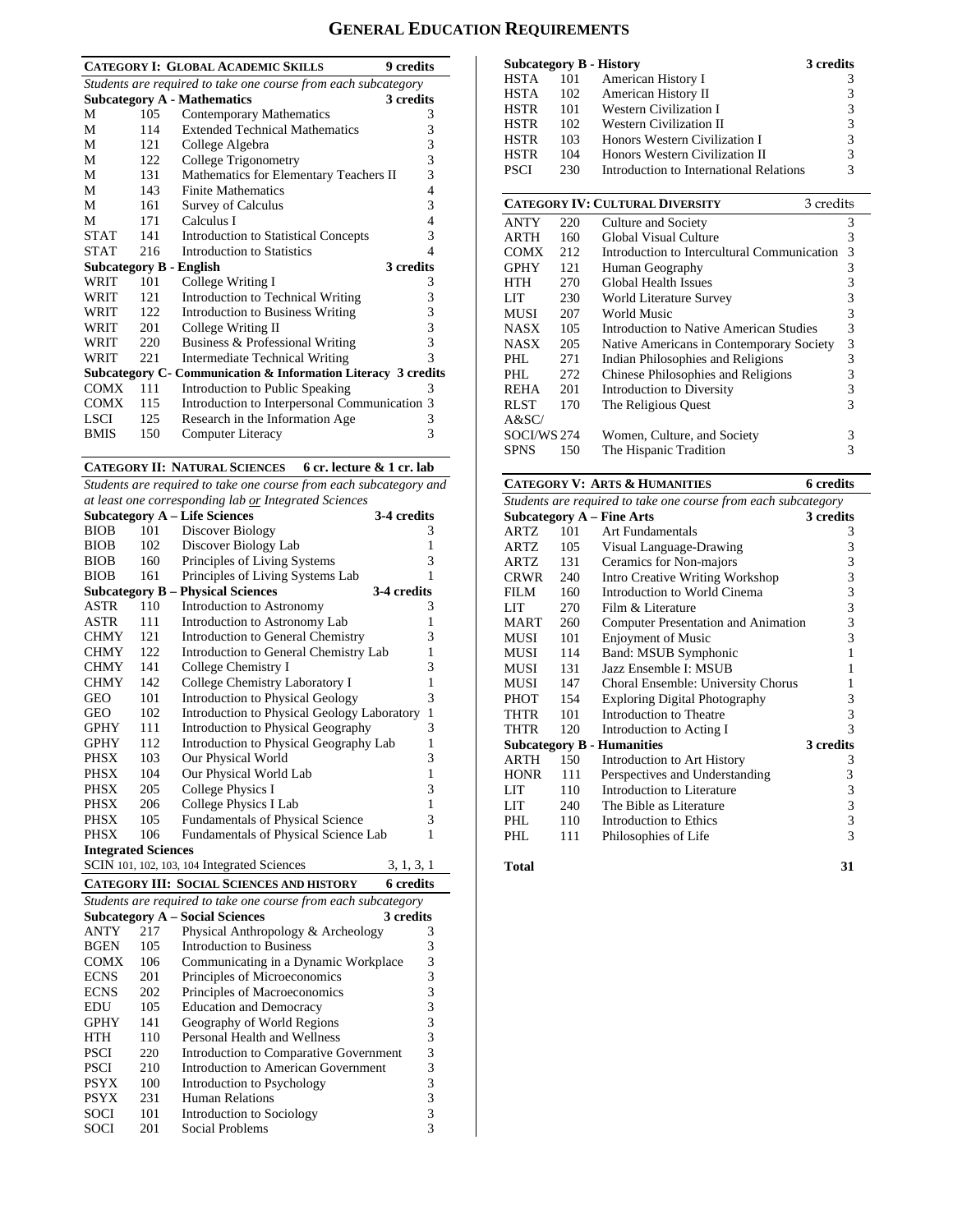|                             |                                                                     | <b>Course</b>                          | <b>Credits</b> | Grade | <b>Semester</b> | Equivalent |  |  |  |
|-----------------------------|---------------------------------------------------------------------|----------------------------------------|----------------|-------|-----------------|------------|--|--|--|
|                             | A minimum grade of C- or better is required in all major coursework |                                        |                |       |                 |            |  |  |  |
| <b>Biology Requirements</b> |                                                                     |                                        |                |       |                 |            |  |  |  |
| $*$ BIOB                    | 160                                                                 | Principles of Living Systems           | 3              |       |                 |            |  |  |  |
| $*$ BIOB                    | 161                                                                 | Principles of Living Systems Lab       |                |       |                 |            |  |  |  |
| <b>BIOB</b>                 | 170                                                                 | Principles of Biological Diversity     | 3              |       |                 |            |  |  |  |
| <b>BIOB</b>                 | 171                                                                 | Principles of Biological Diversity Lab |                |       |                 |            |  |  |  |
| <b>BIOB</b>                 | 260                                                                 | Cellular and Molecular Biology         | 3              |       |                 |            |  |  |  |
| <b>BIOB</b>                 | 261                                                                 | Cellular and Molecular Biology Lab     |                |       |                 |            |  |  |  |
| <b>BIOB</b>                 | 375                                                                 | <b>General Genetics</b>                | 3              |       |                 |            |  |  |  |
| <b>BIOB</b>                 | 376                                                                 | General Genetics Lab                   |                |       |                 |            |  |  |  |
| <b>BIOE</b>                 | 370                                                                 | General Ecology                        | 3              |       |                 |            |  |  |  |
| <b>BIOE</b>                 | 371                                                                 | General Ecology Lab                    |                |       |                 |            |  |  |  |

**Biology Total 20** 

# **Chemistry Requirements**

| $*$ CHMY    | 141 | College Chemistry I             | 3 |  |  |
|-------------|-----|---------------------------------|---|--|--|
| *CHMY       | 142 | College Chemistry Laboratory I  |   |  |  |
| <b>CHMY</b> | 143 | College Chemistry II            | 3 |  |  |
| <b>CHMY</b> | 144 | College Chemistry Laboratory II |   |  |  |
| <b>CHMY</b> | 321 | Organic Chemistry I             | 3 |  |  |
| <b>CHMY</b> | 322 | Organic Chemistry Laboratory I  |   |  |  |
| <b>CHMY</b> | 323 | Organic Chemistry II            | 3 |  |  |
| <b>CHMY</b> | 324 | Organic Chemistry Laboratory II |   |  |  |
| <b>BCH</b>  | 380 | Biochemistry                    | 3 |  |  |
| <b>BCH</b>  | 381 | <b>Biochemistry Lab</b>         |   |  |  |

 **Chemistry Total 20** 

## **Earth Science Requirements**

| $*GEO$      | 101 | Introduction to Physical Geology                                                       | 3     |  |
|-------------|-----|----------------------------------------------------------------------------------------|-------|--|
| $*GEO$      | 102 | Introduction to Physical Geology Laboratory                                            |       |  |
| <b>GEO</b>  | 205 | Mineralogy                                                                             | 4     |  |
| <b>GEO</b>  | 211 | Earth History and Evolution                                                            | 3     |  |
| <b>GEO</b>  | 212 | Earth History and Evolution Laboratory                                                 |       |  |
| <b>GEO</b>  | 309 | Sedimentation and Stratigraphy                                                         | 3     |  |
|             |     | Choose one course from the following:                                                  |       |  |
| <b>ERTH</b> | 303 | Weather and Climate                                                                    | 4     |  |
| <b>ERTH</b> | 401 | Geological Field Methods                                                               | 4     |  |
| <b>ERTH</b> | 491 | Special Topics                                                                         | 3     |  |
|             |     | $E_{\text{c}}$ all $C_{\text{c}}$ and $E_{\text{c}}$ $E_{\text{c}}$ and $E_{\text{c}}$ | 10 1A |  |

#### **Earth Science Total 18-19**

## **Physics Requirements**

| *ASTR       | 110 | Introduction to Astronomy         |  |  |
|-------------|-----|-----------------------------------|--|--|
| * ASTR      | 111 | Introduction to Astronomy Lab     |  |  |
| <b>PHSX</b> | 220 | Physics I                         |  |  |
| <b>PHSX</b> | 221 | Physics I Lab                     |  |  |
| <b>PHSX</b> | 232 | Physics II and Thermodynamics     |  |  |
| <b>PHSX</b> | 233 | Physics II and Thermodynamics Lab |  |  |